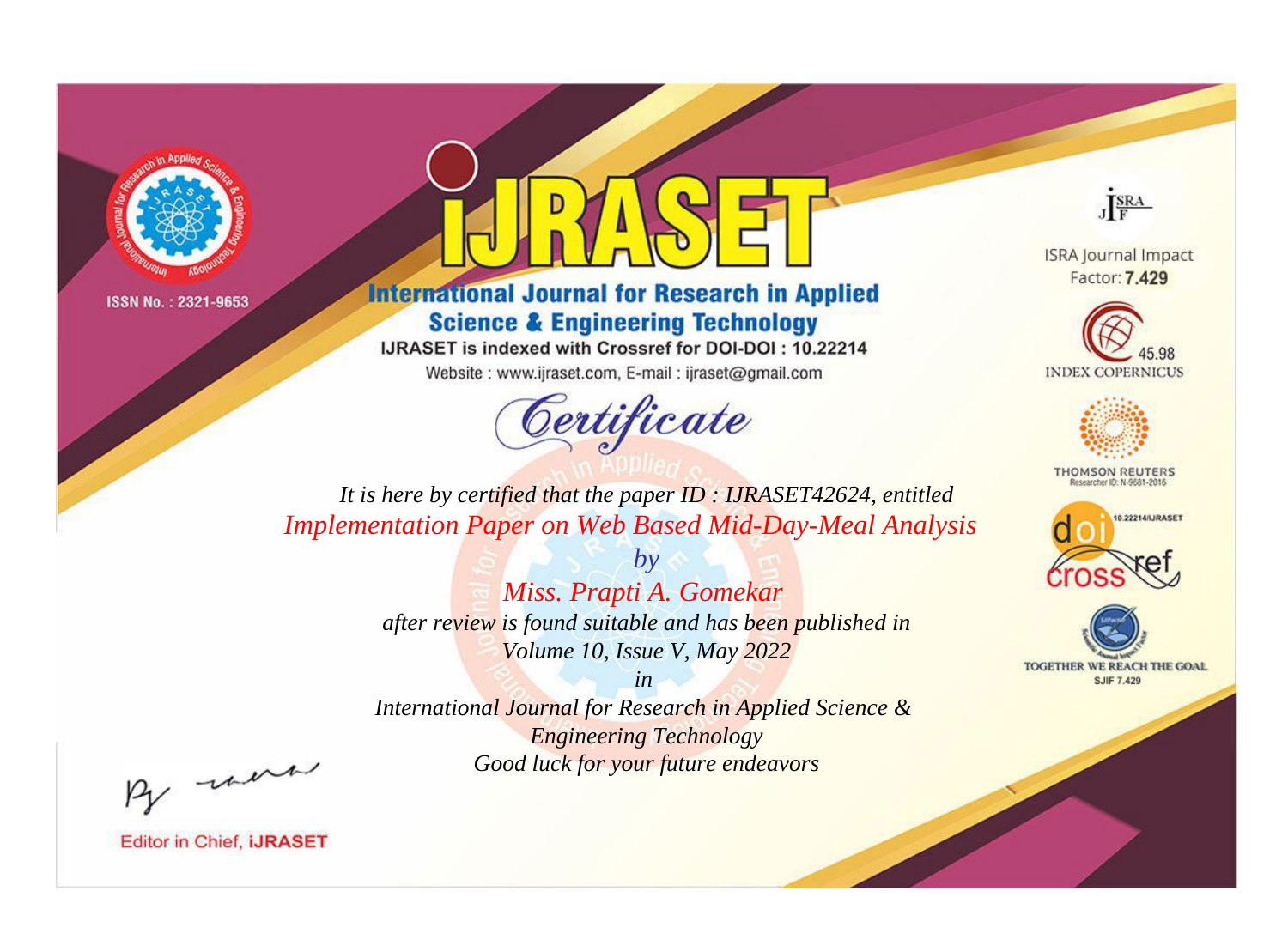



**International Journal for Research in Applied Science & Engineering Technology** 

IJRASET is indexed with Crossref for DOI-DOI: 10.22214

Website: www.ijraset.com, E-mail: ijraset@gmail.com



JERA

**ISRA Journal Impact** Factor: 7.429





**THOMSON REUTERS** 



TOGETHER WE REACH THE GOAL **SJIF 7.429** 

It is here by certified that the paper ID: IJRASET42624, entitled **Implementation Paper on Web Based Mid-Day-Meal Analysis** 

> Miss. Shreya K. Mate after review is found suitable and has been published in Volume 10, Issue V, May 2022

 $b\nu$ 

 $in$ International Journal for Research in Applied Science & **Engineering Technology** Good luck for your future endeavors

By morn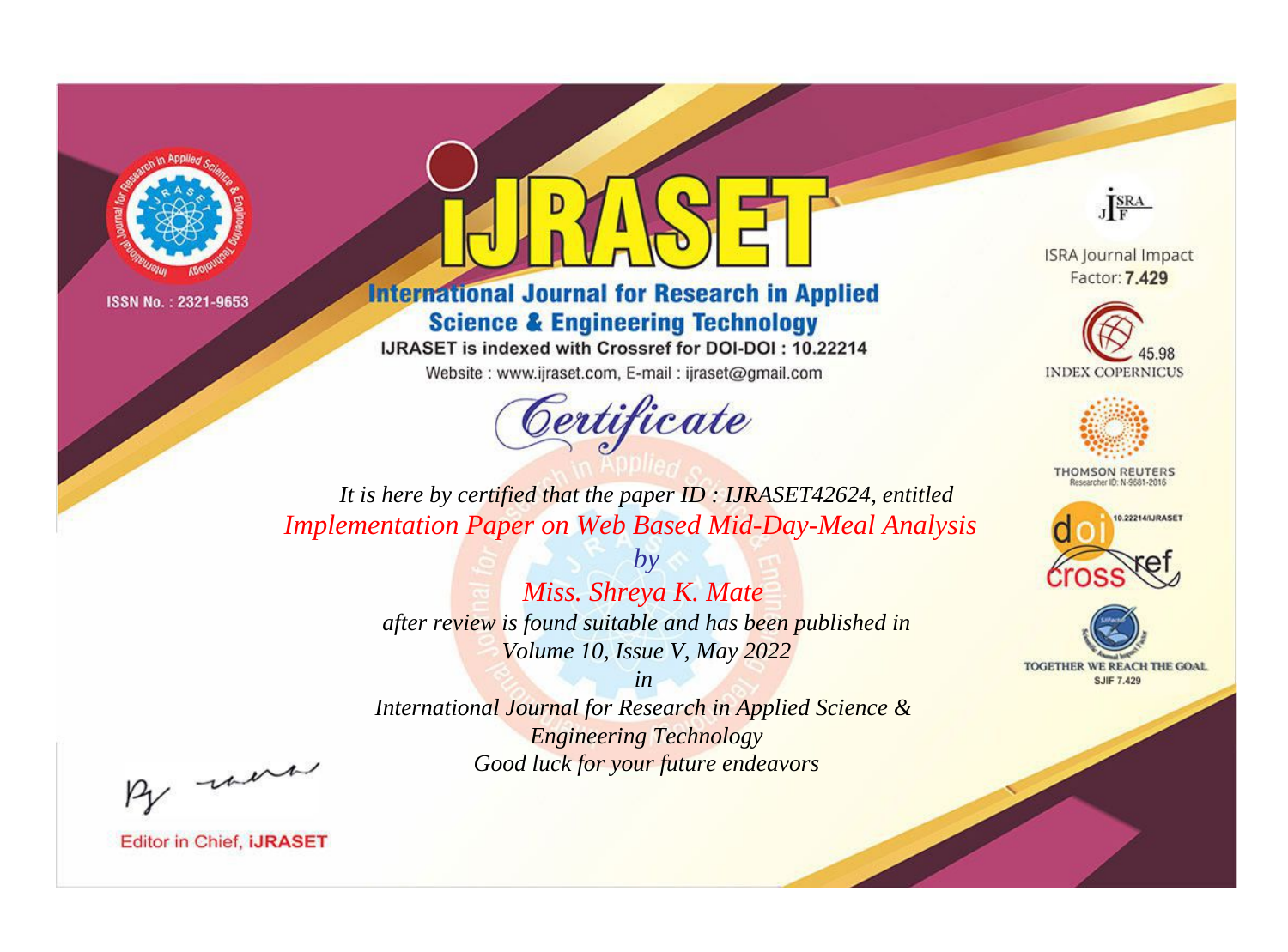



**International Journal for Research in Applied Science & Engineering Technology** 

IJRASET is indexed with Crossref for DOI-DOI: 10.22214

Website: www.ijraset.com, E-mail: ijraset@gmail.com



JERA

**ISRA Journal Impact** Factor: 7.429





**THOMSON REUTERS** 



TOGETHER WE REACH THE GOAL **SJIF 7.429** 

*It is here by certified that the paper ID : IJRASET42624, entitled Implementation Paper on Web Based Mid-Day-Meal Analysis*

> *by Miss. Shruti V. Lokhande after review is found suitable and has been published in Volume 10, Issue V, May 2022*

> > *in*

*International Journal for Research in Applied Science & Engineering Technology Good luck for your future endeavors*

By morn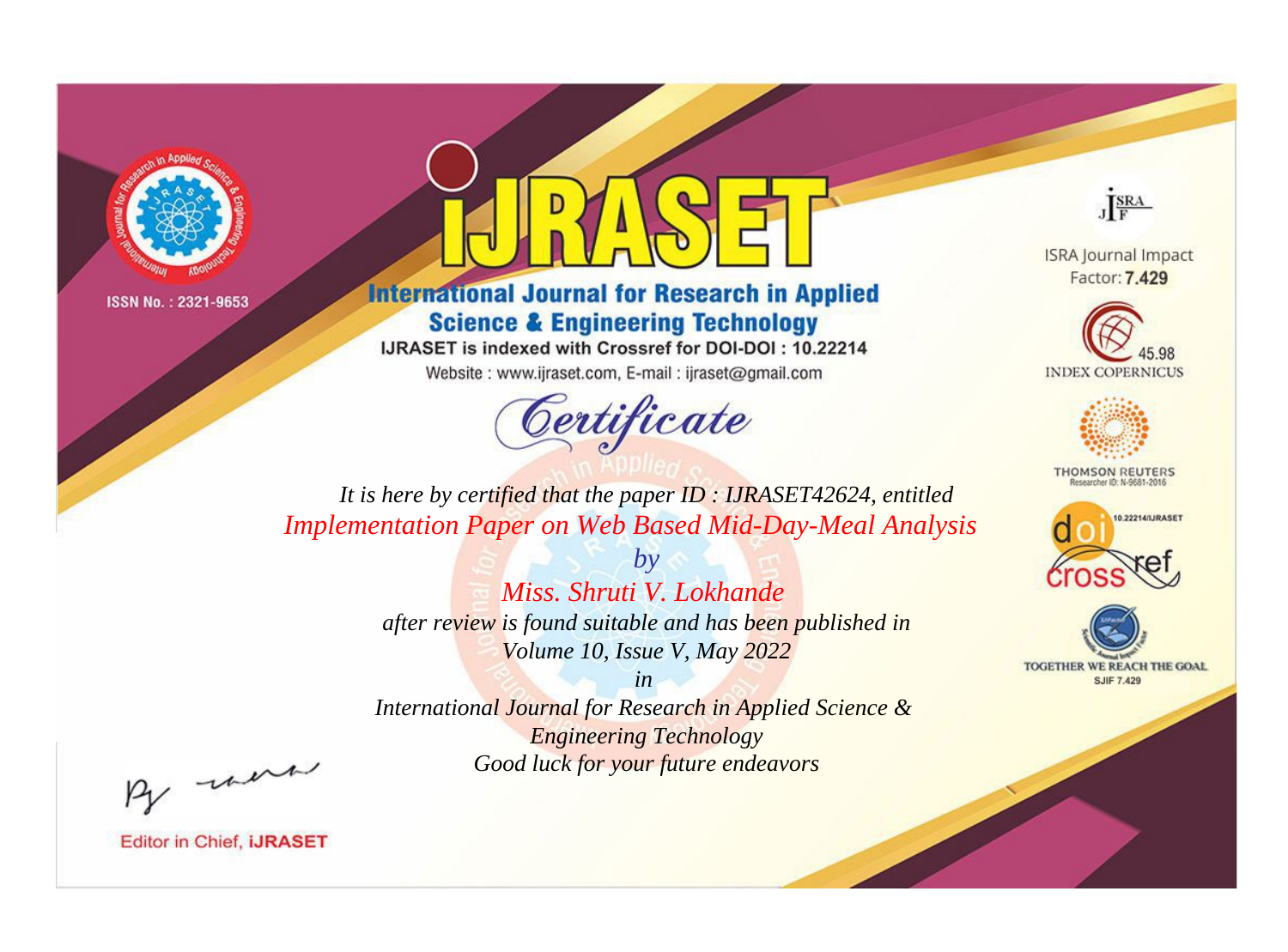



**International Journal for Research in Applied Science & Engineering Technology** 

IJRASET is indexed with Crossref for DOI-DOI: 10.22214

Website: www.ijraset.com, E-mail: ijraset@gmail.com



JERA

**ISRA Journal Impact** Factor: 7.429





**THOMSON REUTERS** 



TOGETHER WE REACH THE GOAL **SJIF 7.429** 

*It is here by certified that the paper ID : IJRASET42624, entitled Implementation Paper on Web Based Mid-Day-Meal Analysis*

> *by Miss. Sonal R. Dhole after review is found suitable and has been published in Volume 10, Issue V, May 2022*

> > *in*

*International Journal for Research in Applied Science & Engineering Technology Good luck for your future endeavors*

By morn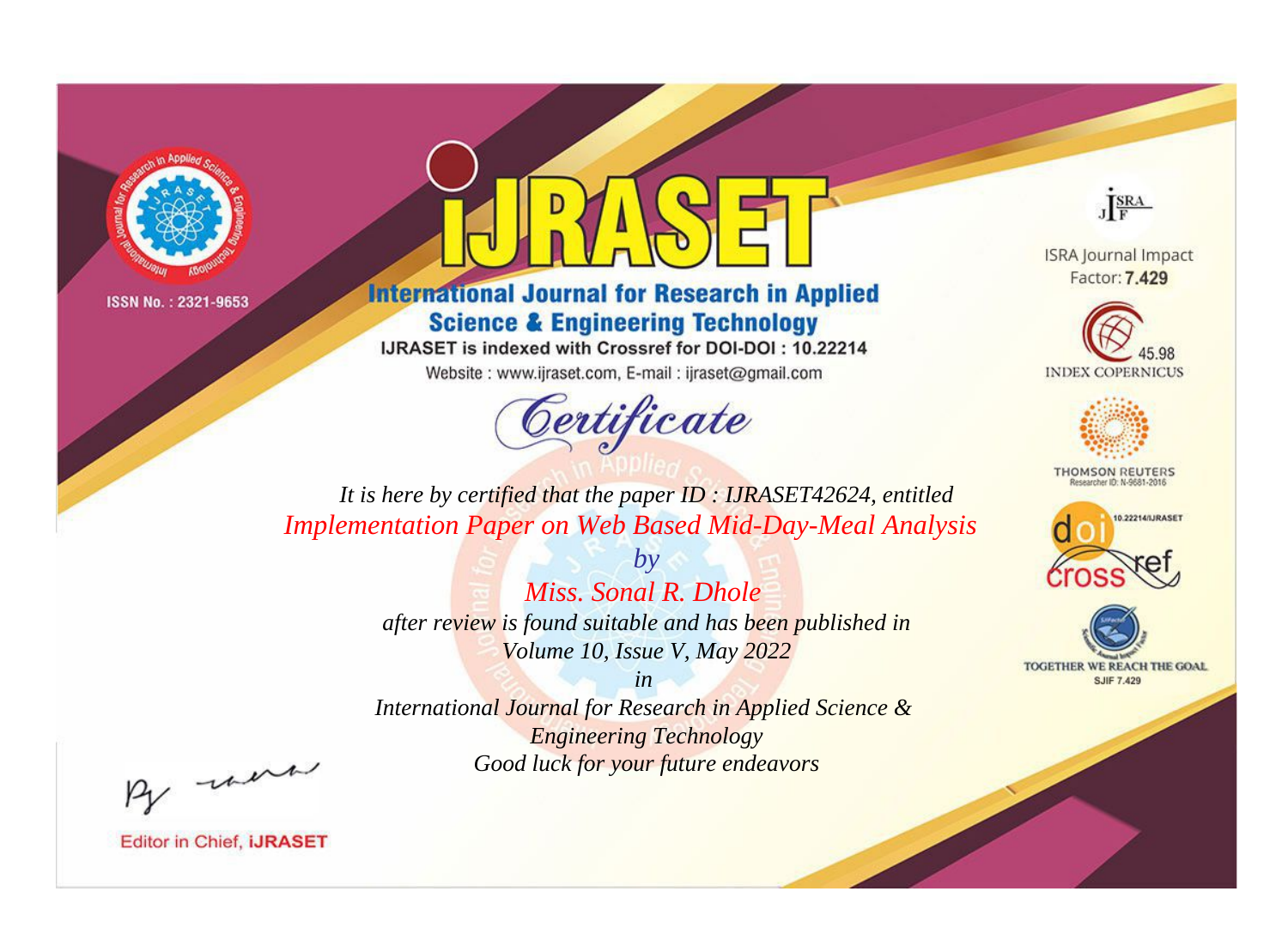



**International Journal for Research in Applied Science & Engineering Technology** 

IJRASET is indexed with Crossref for DOI-DOI: 10.22214

Website: www.ijraset.com, E-mail: ijraset@gmail.com



JERA

**ISRA Journal Impact** Factor: 7.429





**THOMSON REUTERS** 



TOGETHER WE REACH THE GOAL **SJIF 7.429** 

*It is here by certified that the paper ID : IJRASET42624, entitled Implementation Paper on Web Based Mid-Day-Meal Analysis*

> *by Miss. Anupama S. Joshi after review is found suitable and has been published in Volume 10, Issue V, May 2022*

> > *in*

*International Journal for Research in Applied Science & Engineering Technology Good luck for your future endeavors*

By morn